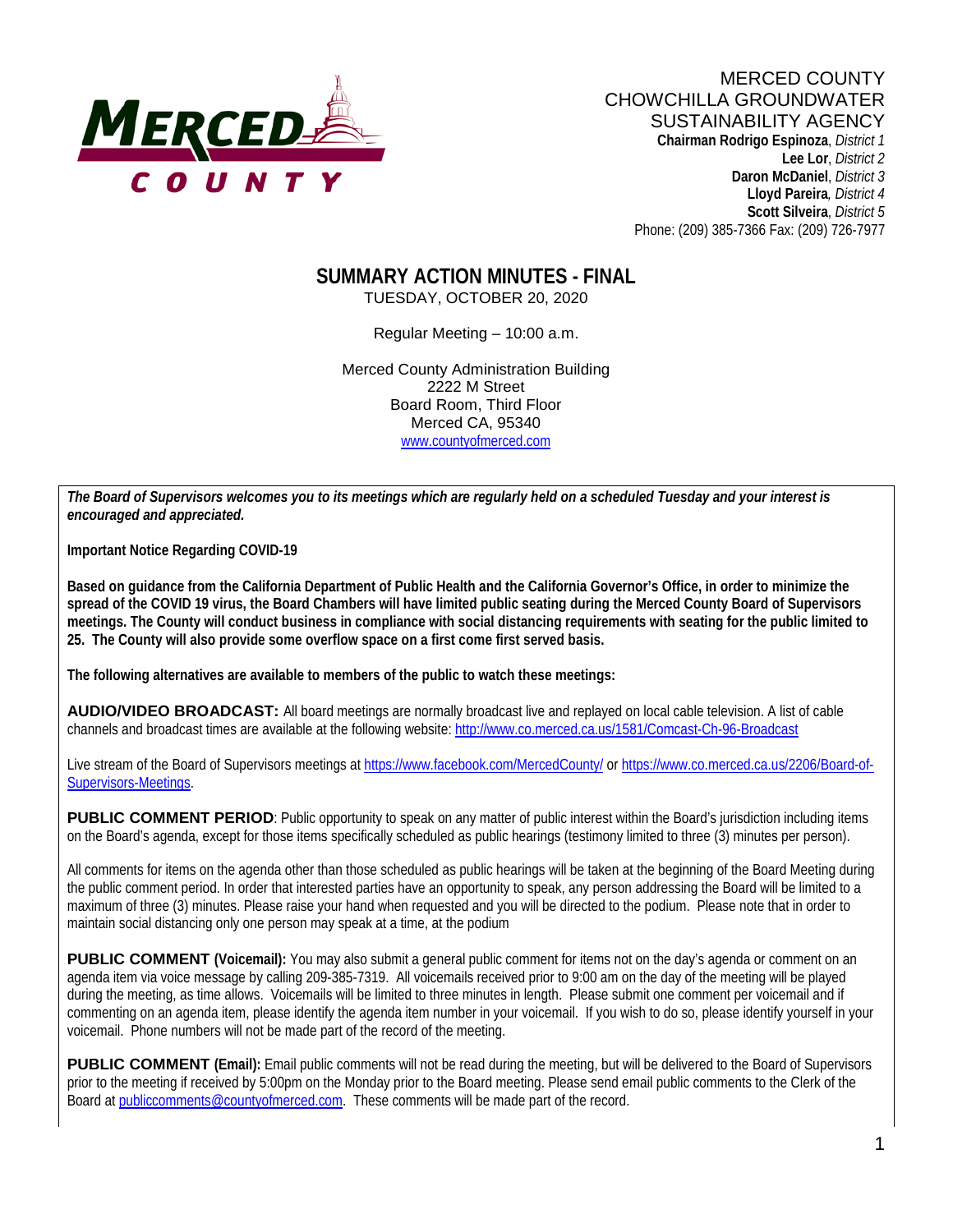In an effort to assist the Clerk in identifying the agenda item relating to your public comment please indicate in the Subject Line, the meeting body (i.e. Board of Supervisors Agenda) and item number (i.e. Item No. 10). If you wish to do so, please identify yourself in the email. Email addresses will not be made part of the record of the meeting. Comments made on Facebook are not considered part of the official record and will not be shared with the Board.

#### **The Agenda is divided into three sections:**

- **CONSENT CALENDAR**: These matters include routine financial and administrative action and usually are approved by a single vote.
- **SCHEDULED ITEMS**: These items are noticed hearings, work sessions and public hearings.
- **REGULAR CALENDAR**: These items include significant policy and administrative actions. Immediately after approval of the CONSENT CALENDAR, if the time of the hearing of SCHEDULED ITEMS has not arrived, the REGULAR CALENDAR will be considered.

#### **PUBLIC HEARINGS: (In Person)**

Public opportunity to provide testimony is limited to three (3) minutes per person. Please raise your hand and you will be directed to the podium. Please note that in order to maintain social distancing only one person may speak at a time, at the podium.

**PUBLIC HEARINGS:** (Via Voicemail) Public comment for public hearings will be taken in person and by voicemail. Voicemails directed to the public hearing will be accepted up to and during the public hearing. The Board of Supervisors will take a brief pause during the public hearing for persons using voicemail. Please call 209-726-2755 to leave your voicemail.

In an effort to assist the Clerk in identifying the Public Hearing agenda item relating to your public comment please identify the subject matter in your voicemail. If you wish to do so, please identify yourself in your voicemail. Phone numbers will not be made part of the record of the meeting.

**CLOSED SESSION**: This is the portion of the meeting conducted in private without the attendance of the public or press to discuss certain confidential matters specifically permitted by the Brown Act. The public will be provided an opportunity to comment on any matter to be considered in closed session prior to the Board adjourning into the closed session.

**BOARD AGENDA AND MINUTES:** Board agendas, minutes, and copies of items to be considered by the Board of Supervisors are posted on the Internet at least 72 hours preceding a Tuesday meeting at the following website: [www.countyofmerced.com](http://www.countyofmerced.com/) 

**REASONABLE ACCOMMODATIONS:** Persons who require accommodation for any audio, visual or other disability or Spanish or Hmong interpretation in order to review an agenda, or to participate in a meeting of the Board of Supervisors per the American Disabilities Act (ADA), may obtain assistance by requesting such accommodation in writing. Please address your written request to the Clerk of the Board, 2222 M Street, Merced, CA 95340 or telephonically by calling (209) 385-7366. Any such request for accommodation should be made at least 48 hours prior to the scheduled meeting for which assistance is requested.

*Spanish and Hmong interpreters are available.*

*Interpretes de espanol y hmong estan disponibles.*

*Peb muaj tug paab txhais lug Mev hab Hmoob.* 

# SCHEDULED ITEMS

#### **10:00 A. M. THE PUBLIC IS INVITED TO SPEAK ON ANY ITEM ON THE AGENDA-TESTIMONY IS LIMITED TO THREE MINUTES PER PERSON**

## **GOVERNMENT CODE SECTION 54954.2 COMPLIANCE (LATE AGENDA ITEMS)**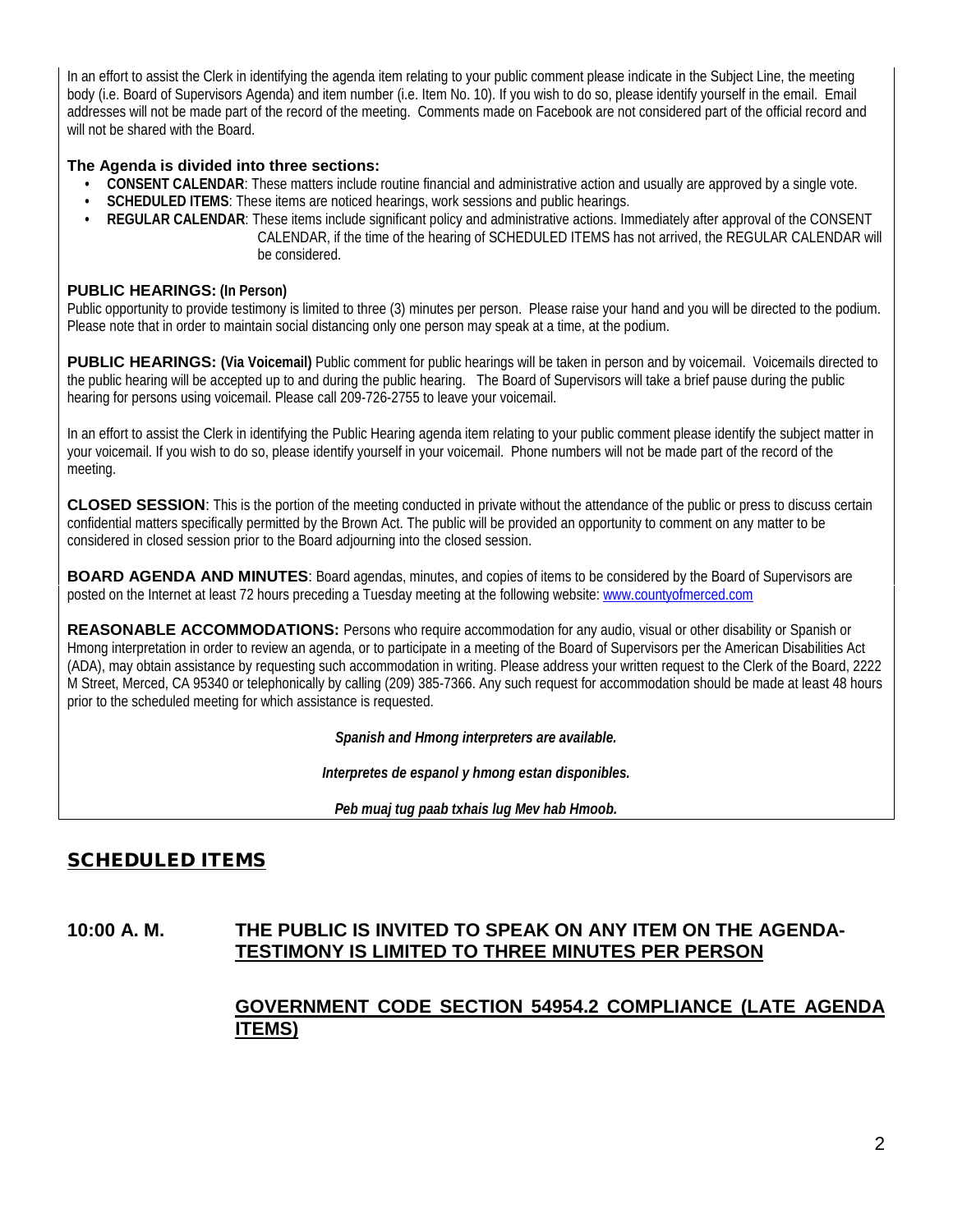**PUBLIC OPPORTUNITY TO SPEAK ON ANY MATTER OF PUBLIC INTEREST WITHIN THE BOARD'S JURISDICTION INCLUDING ITEMS ON THE BOARD'S AGENDA, EXCEPT FOR THOSE ITEMS SPECIFICALLY SCHEDULED AS PUBLIC HEARINGS (TESTIMONY LIMITED TO THREE MINUTES PER PERSON)**

#### REGULAR CALENDAR

#### BOARD ACTION

#### COMMUNITY AND ECONOMIC DEVELOPMENT

1. 1) Approve the proposal from Davids Engineering and Luhdorff & Scalmanini to prepare the Chowchilla Subbasin GSP 2021 Annual Report at a total cost of \$58,835; and 2) Authorize the County of Merced to fund its proportionate share of the Chowchilla Subbasin GSP 2021 Annual Report, in the approximate amount of \$524 to be reimbursed by the Sierra Vista Mutual Water Company.

#### **APPROVED AS RECOMMENDED AYES: ALL**

#### *REVIEW BOARD ORDER – SEE PAGE 4*

## **THE BOARD ADJOURNED THE MEETING AT 11:05 A.M. UNTIL TUESDAY, NOVEMBER 3, 2020 AT 10:00 A.M.**